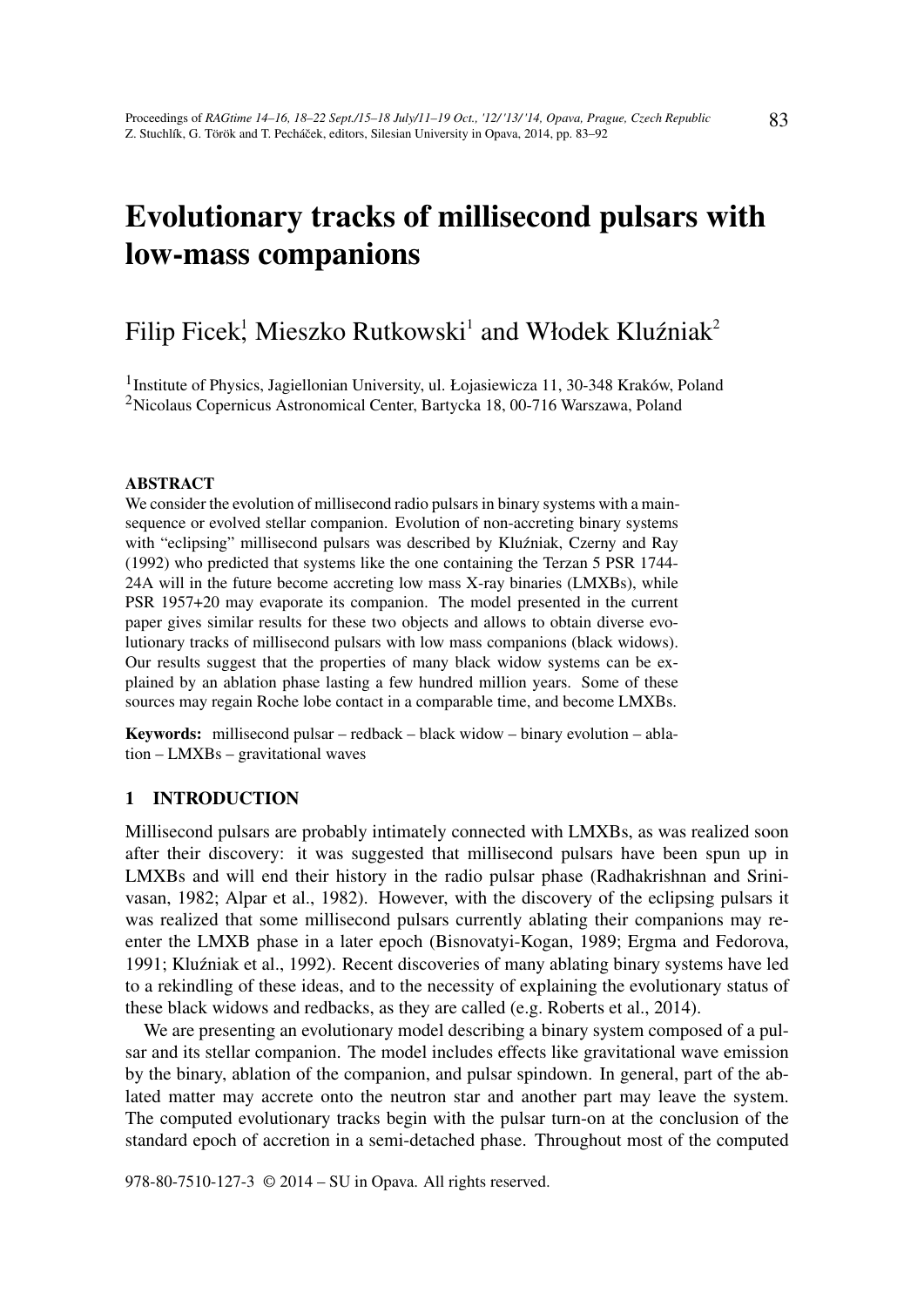evolutionary history, the separation between the pulsar and the companion star is large enough for the latter to be below its Roche lobe. Therefore the only mechanism of mass loss considered in our model is ablation by the pulsar wind.

#### 2 MODEL DESCRIPTION

The period of a binary system including a pulsar of mass *M* and its companion of mass *m* is

$$
P = \frac{2\pi J^3 (M+m)}{G^2 M^3 m^3},\tag{1}
$$

where *J* denotes total orbital angular momentum. The rate of change of the companion mass *m* is assumed to be proportional to the spin-down flux

$$
\dot{m} \propto \frac{\dot{E}}{4\pi d^2} m^a P^b \,,\tag{2}
$$

where  $\dot{E}$  is the energy loss of the pulsar primary owing to its spindown, *d* is the separation between the primary and the secondary, and *a*, *b* are model dependent exponents. In the simple model assumed in Kluźniak et al. (1992)  $a = b = 0$ . However, in Brookshaw and Tavani (1995) one may find  $a = 1/6$  and  $b = -4/3$ . We will adopt the latter values. The change of mass of the primary is in principle connected with *m* as  $\dot{M} = -\beta \dot{m}$ . The coefficient  $\beta$  describes how much of the mass lost by the companion is accreted by the neutron star, and how much is lost from the binary in a wind, thus  $0 \le \beta \le 1$  with 0 corresponding to no accretion and 1 to no wind. We will take  $\beta = 0$ .

The change of angular momentum [first term in Eq. (5)] is connected with two processes: emission of the gravitational waves (GW) and mass loss from system. We take the rate of angular momentum loss to gravitational waves to be described by (e.g. Shapiro and Teukolsky, 1983)

$$
\dot{J}_{\rm GW} = -\frac{256\pi^3}{5} \frac{G}{c^5} \frac{J^2}{P^3} \,. \tag{3}
$$

If we assume that specific angular momentum carried away by a wind escaping from the system is  $j = \alpha M J / [m(m + M)]$ , we have

$$
\dot{J}_{\dot{m}} = \alpha (1 - \beta) \frac{MJ}{(M + m)} \frac{\dot{m}}{m} \,. \tag{4}
$$

Both Equations (3) and (4) conribute to the rate of change of the angular momentum:  $\dot{J} = \dot{J}_{\dot{m}} + \dot{J}_{\text{GW}}$ . By differentiating Eq. (1) with respect to time we get the rate of change of the period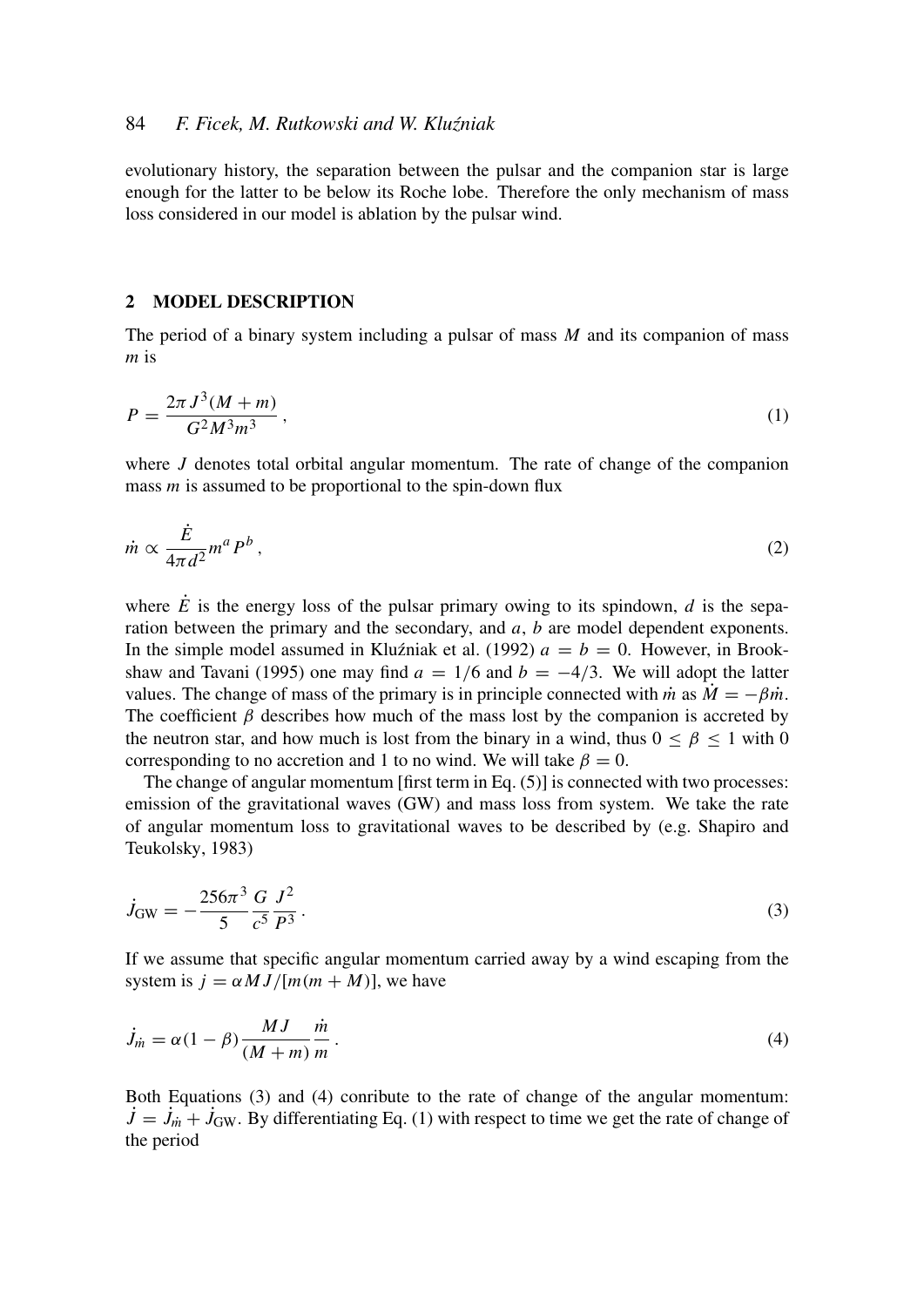$$
\frac{\dot{P}}{P} = 3\frac{\dot{J}}{J} - \frac{2M + 3m}{M + m}\frac{\dot{M}}{M} - \frac{3M + 2m}{M + m}\frac{\dot{m}}{m},
$$
\n(5)

$$
\dot{m} = \gamma \frac{\dot{E}m^{1/6}P^{-4/3}}{4\pi d^2} \,,\tag{6}
$$

$$
\dot{M} = -\beta \dot{m},\tag{7}
$$

$$
\frac{j}{J} = \frac{\alpha(1-\beta)M}{m+M}\frac{\dot{m}}{m} - \frac{256\pi^3 GJ}{5c^5 P^3}.
$$
\n(8)

Equations  $(5)$ ,  $(6)$ ,  $(7)$  and  $(8)$  constitute a system of first-order ordinary differential equations, which we proceed to solve with various assumptions and different initial conditions.

In the simple case of no accretion onto the primary star, negligible companion mass,  $m \ll M$ , and hence negligible gravitational wave emission, the equations reduce to (Kluźniak et al., 1992)

$$
\frac{\dot{P}}{P} = 3(\alpha - 1)\frac{\dot{m}}{m},\tag{9}
$$

and can be easily integrated, yielding

$$
P(m) \propto m^{3(\alpha - 1)}\,. \tag{10}
$$

With suitable initial conditions the evolutionary paths on the *P* vs. *m* plot described by this equation can be made to pass through the current positions of some of the known pulsars, e.g. PSR 1957-20 (see the Appendix, Fig. A1).

The source of the energy driving the ablation process is pulsar spindown. From the magnetic dipole formula (e.g. Shapiro and Teukolsky, 1983) we have

$$
\dot{E} = -\frac{B^2 R^6 \Omega^4 \sin^2 \theta}{6c^3} \,, \tag{11}
$$

where *B* denotes the surface magnetic field near the pole,  $\Omega$  is the pulsar spin rate (the pulsar period being  $P_0 = 2\pi/\Omega$ ), *R* is the pulsar radius and  $\theta$  denotes the angle between the magnetic and the rotation axes (for simplicity we take  $\sin^2 \theta = 1$  and  $R = 10$  km). On the other hand we have  $\dot{E} = I\Omega\dot{\Omega}$ , where *I* is the moment of inertia of the pulsar. These two equations provide

$$
\Omega(t) = \frac{\Omega_0}{\sqrt{2t/\tau + 1}},\tag{12}
$$

where  $\Omega_0 = \Omega(0)$  is the initial angular velocity of the pulsar and  $\tau = -\Omega(0)/\Omega(0)$ is the characteristic age of the pulsar (at time  $t=0$ ). Equations (11) and (12), are used in Eq. (6) to find  $\dot{m}$  as a function of time.

When the secondary star is sufficiently close to the pulsar that it fills the Roche lobe, accretion through the inner Lagrangian point starts. This situation is not described by our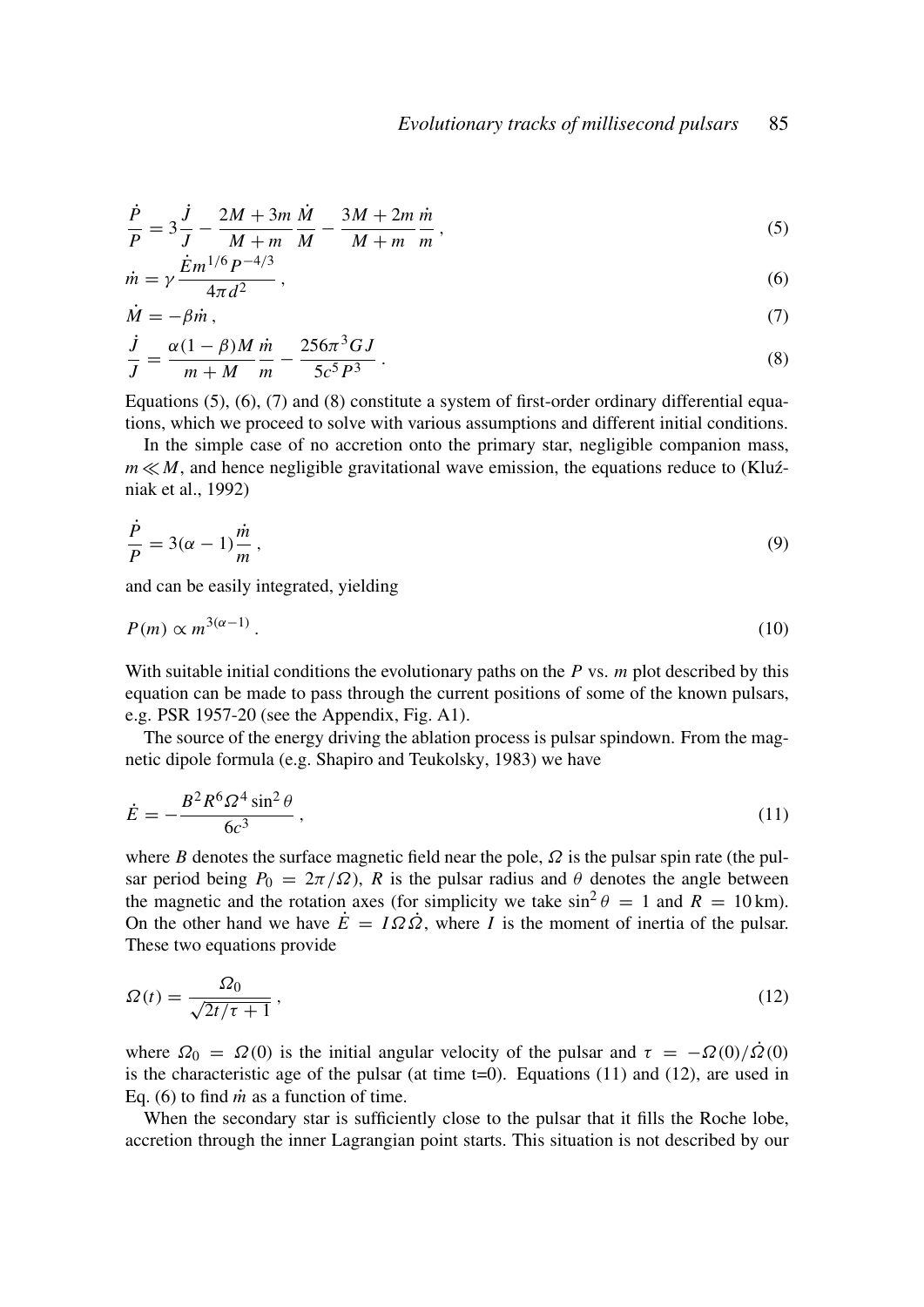#### 86 *F. Ficek, M. Rutkowski and W. Klu´zniak*

model, although our tracks may bring the system to this point. When the radius of the companion is equal to Roche lobe radius, the relation between orbital period *P* and companion mass *m* is

$$
P = 2\pi \sqrt{\frac{A^3}{B^3 G}} m^{(3n-1)/2},
$$
\n(13)

where  $B \approx 0.462$ . The values of *n* and *A* correspond to the radius of the companion through  $r = Am<sup>n</sup>$ . For degenerate stars like white dwarfs,  $n = -1/3$ , and for a hydrogen white dwarf  $A = 2.82 \times 10^4 M_{\odot}^{1/3}$  km (Shapiro and Teukolsky, 1983), while from Hamada and Salpeter (1961) one obtains  $A = 8.80 \times 10^3 M_{\odot}^{1/3}$  km for a helium white dwarf. One may also obtain this coefficient for a carbon white dwarf, which is  $A = 8.72 \times 10^3 M_{\odot}^{1/3}$  km (Hamada and Salpeter, 1961), it is almost indistinguishable from the helium one. Lines corresponding to Eq. (13) indicate where the evolutionary track may terminate in a Rochelobe overflowing LMXB, depending on the companion type (Fig. 1).

## 3 RESULTS OF NUMERICAL CALCULATIONS

Using Mathematica, we solved numerically the system of four differential equations, i.e. Eqs. (5), (6), (7) and (8) discussed above. We consider a model with no accretion ( $\beta = 0$ ), we assume  $\gamma = 2.5 \times 10^4 \,\mathrm{s}^{10/3} \,\mathrm{g}^{-1/6}$  (cf., Chen et al., 2013) and, following Kluźniak et al. (1992), we take  $\alpha = 0.86$ . For the initial point on the  $(m, P)$  plane we use one of two points on the track of Tauris and Savonije (1999), which describes the evolution of a LMXB with an evolved companion. For the PSR 1957+20 and B1744-74A (Terzan 5) tracks we use the starting point of Kluźniak et al. (1992), corresponding to the point at which magnetic braking is supposed to lose importance in the evolution of binaries with a main sequence companion. Current system parameters are taken from ATNF Database (2014); Manchester et al. (2005), and they can be found in Table 1, together with other data, for the six tracks which are presented in Fig. 1.

Derived times of evolution are  $t_{\text{ev}} \simeq 7 \times 10^8$  y for PSR 1957+20 and  $t_{\text{ev}} \simeq 5.5 \times 10^9$  y for Terzan 5. For PSR 1957+20, evolution is steady, whereas for Terzan 5 one can distinguish three stages of evolution. The first stage, when the evolution curve is nearly a straight line, lasts about  $4.5 \times 10^8$  y. The second one, when the evolution path "turns downwards" on the *P* vs *m* plot, lasts 2.4  $\times$  10<sup>9</sup> y. The last stage, when gravitational radiation is dominant, lasts  $2.6 \times 10^9$  y. Objects with convex evolution curves evolve comparably fast: e.g. for J1807-2459A the evolution time is  $t_{\text{ev}} \approx 5.7 \times 10^8$  y. The values of  $t_{\text{ev}}$  in parentheses in Table 1 (for the Terzan 5 pulsar and J1023+0038) correspond to the time it will take for the system to regain the line of Roche-lobe contact starting from the present position.

## 4 EVOLUTIONARY TRACKS

Evolution of the system depends on the ratio between angular momentum losses caused by ablation and gravitational wave emission. There seem to be three types of tracks.

In the case where gravitational waves emission can be neglected (like in the PSR 1957- 20 system) the track is well described by the formula of Eq. (10). The system very nearly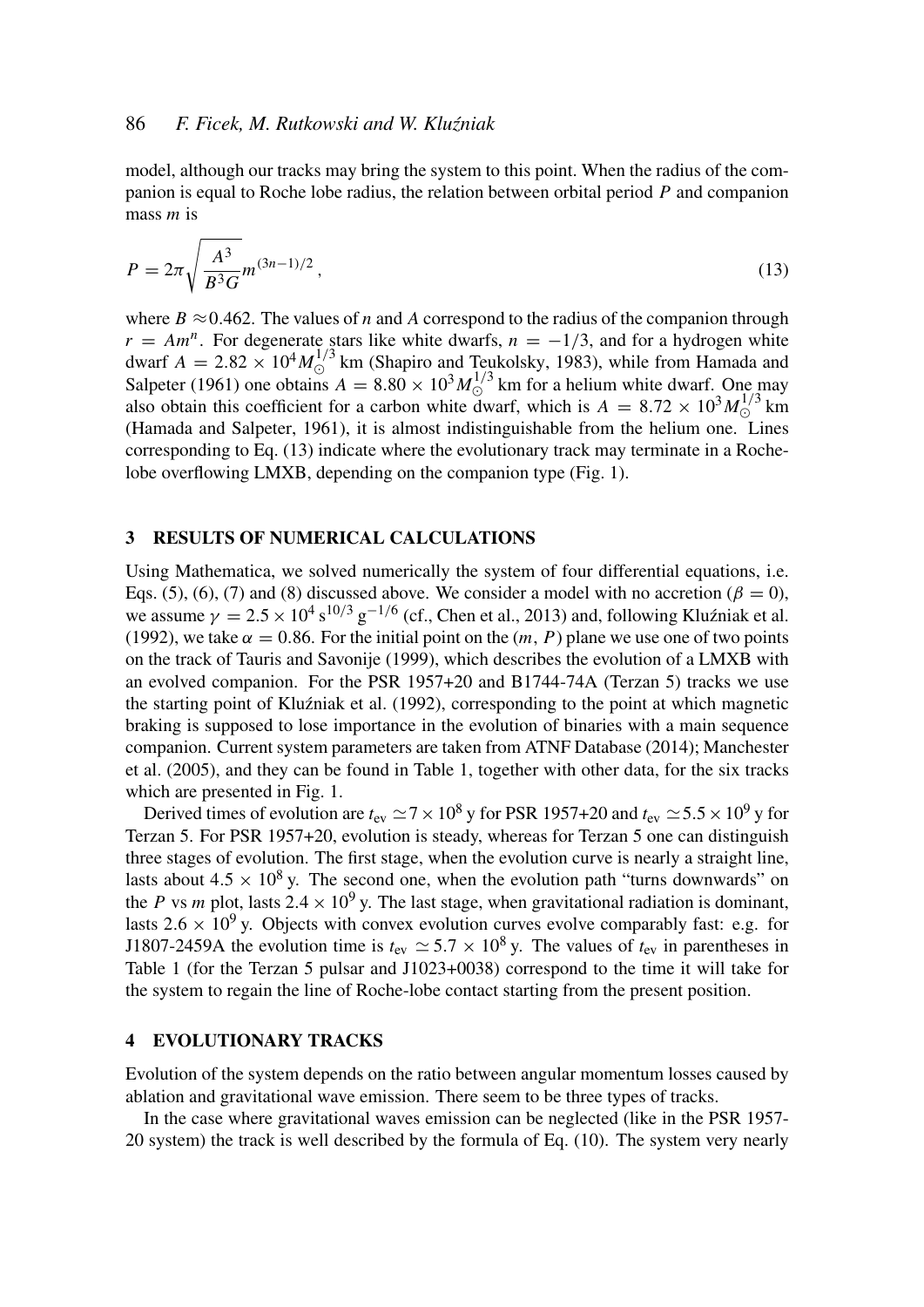| Quantity                            | <b>PSR 1957+20</b>    |                       | B1744-74A/Terzan 5                      |                       |
|-------------------------------------|-----------------------|-----------------------|-----------------------------------------|-----------------------|
|                                     | Initial               | Present               | Initial                                 | Present               |
| P[hr]                               | 2.9                   | 9.2                   | 3.0                                     | 1.82                  |
| $m[M_{\odot}]$                      | 0.235                 | 0.022                 | 0.235                                   | 0.087                 |
| $M[M_{\odot}]$                      | 1.7                   | 1.7                   | 1.4                                     | 1.4                   |
| $\dot{m}$ [g/s]                     | $-2.0 \times 10^{17}$ | $-7.6 \times 10^{14}$ | $-1.1 \times 10^{17}$                   | $-3.1 \times 10^{14}$ |
| $P_0$ [ms]                          | 0.92                  | 1.60                  | 1.95                                    | 11.56                 |
| B[G]                                | $4.0 \times 10^{8}$   |                       | $1.3 \times 10^{9.0}$                   |                       |
| $\mu$ [G× cm <sup>3</sup> ]         | $4.0 \times 10^{26}$  |                       | $1.3 \times 10^{27}$                    |                       |
| $t_{ev}[y]$                         | $6.72 \times 10^{8}$  |                       | $5.52 \times 10^9$ $(5.90 \times 10^9)$ |                       |
| Quantity                            | J1807-2459A           |                       | J2241-5236                              |                       |
|                                     | Initial               | Present               | Initial                                 | Present               |
| P[hr]                               | 1.75                  | 1.71                  | 1.75                                    | 3.50                  |
| $m[M_{\odot}]$                      | 0.115                 | 0.009                 | 0.115                                   | 0.012                 |
| $M[M_{\odot}]$                      | 1.4                   | 1.4                   | 1.4                                     | 1.4                   |
| $\dot{m}$ [g/s]                     | $-4.5 \times 10^{15}$ | $-2.6 \times 10^{15}$ | $-1.4\times10^{16}$                     | $-1.1 \times 10^{15}$ |
| $P_0$ [ms]                          | 2.91                  | 3.06                  | 1.98                                    | 2.19                  |
| B[G]                                | $2.9 \times 10^{8}$   |                       | $2.4 \times 10^{8}$                     |                       |
| $\mu$ [G $\times$ cm <sup>3</sup> ] | $2.9 \times 10^{26}$  |                       | $2.4 \times 10^{26}$                    |                       |
| $t_{\rm ev}[y]$                     | $5.60 \times 10^{8}$  |                       | $7.88 \times 10^{8}$                    |                       |
| Quantity                            | J1311-3430            |                       | J1023+0038                              |                       |
|                                     | Initial               | Present               | Present                                 | Predicted             |
| P[hr]                               | 1.75                  | 1.56                  | 4.73                                    | 0.31                  |
| $m[M_{\odot}]$                      | 0.115                 | 0.008                 | 0.136                                   | 0.061                 |
| $M[M_{\odot}]$                      | 1.4                   | 1.4                   | 1.4                                     | 1.4                   |
| $\dot{m}$ [g/s]                     | $-3.6 \times 10^{15}$ | $-3.0 \times 10^{15}$ | $-2.2 \times 10^{16}$                   | <b>LMXB</b>           |
| $P_0$ [ms]                          | 2.48                  | 3.56                  | 1.67                                    | 11.09                 |
| B[G]                                | $2.0 \times 10^8$     |                       | $7.9 \times 10^{8}$                     |                       |
| $\mu$ [G $\times$ cm <sup>3</sup> ] | $2.0 \times 10^{26}$  |                       | $7.9 \times 10^{26}$                    |                       |
| $t_{ev}[y]$                         | $5.44 \times 10^8$    |                       | $(1.8 \times 10^{10})$                  |                       |

Table 1. System parameters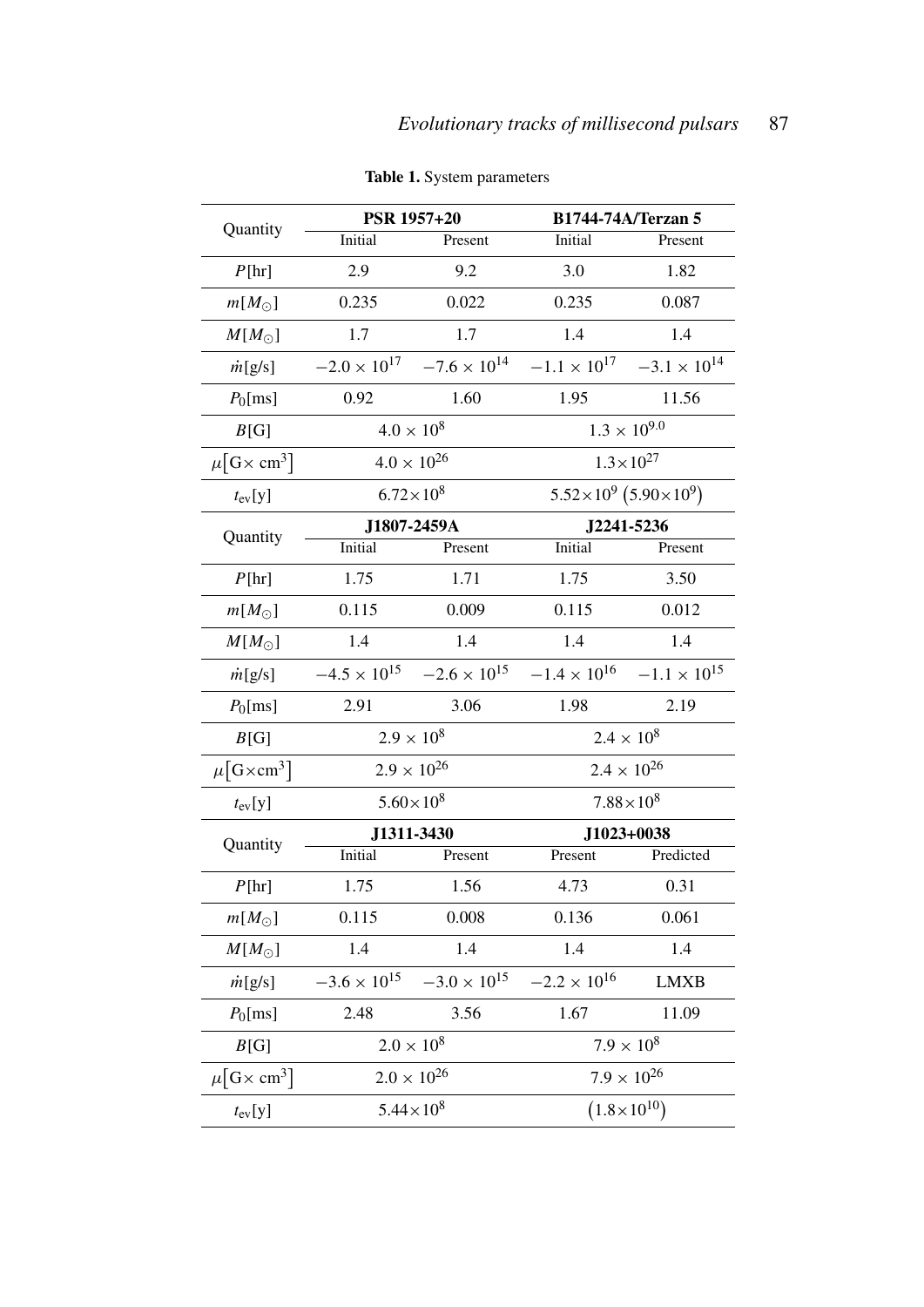

Figure 1. *Large dots* correspond to the present parameters of the observed pulsar systems for which the evolutionary tracks have been computed (*dashed blue lines*). *Small dots* are other objects taken from the ATNF Database (2014). *Solid lines* correspond to Roche lobe contact for a cold companion. The *short-dashed red line*, taken from Tauris and Savonije (1999), corresponds to LMXB evolution of a system with an evolved companion. Also shown (thin horizontal line segments) are the positions of two short-period LMXBs. The *filled triangles* mark plausible initial points of the evolutionary tracks.

follows a straight line on a log *P* versus log *m* plot. The slope of this line depends only on the parameter  $\alpha$ . The track may be deflected a little bit due to vestigial gravitational wave emission.

Another possible track passes through the Terzan 5 pulsar B1744-24A. In the initial phase of system evolution the track is similar to the one described in the previous paragraph. The difference is that at a certain moment, owing to pulsar spindown, gravitational wave emission starts to dominate over ablation. If, from that point on, mass loss were neglected (i.e. the evolution were driven by GW emission alone), the track would be a vertical line on the log *P*–log *m* plot. In fact, a residual effect of ablation is still felt, and the track deviates slightly in the direction of lower companion mass (to the left in the figures).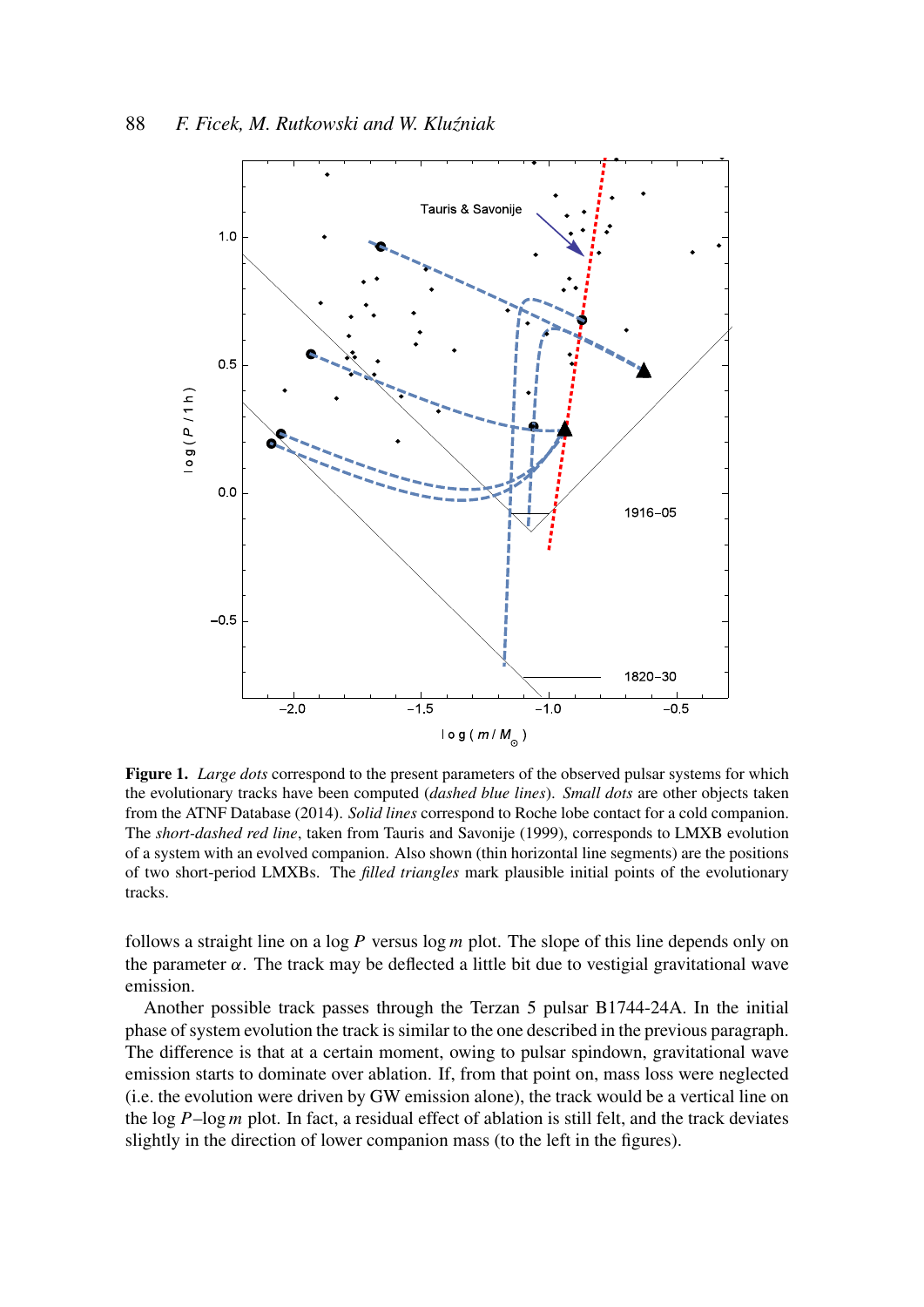Neglecting mass loss from and mass transfer in the system ( $\gamma = 0$  in Eq. (6)) one easily obtains the time elapsed in the evolution from binary period *P<sup>i</sup>* to period *P*:

$$
T = \frac{5c^5}{2048\pi^3 G J_i} \left( P^{8/3} P_i^{1/3} - P_i^3 \right),\tag{14}
$$

where  $J_i$  is the initial angular momentum (corresponding to  $P_i$ ). Time scales of evolution obtained from this equation are similar to the numerical values for the nearly vertical tracks in Fig. 1.

Tracks similar to those described above were already obtained by Kluźniak et al. (1992). They cover situations in the limit where one of the effects, ablation or GW emission, dominates over the other along each major segment of the trajectory (although, as remarked above in Section 3, PSR B1744-74A spends most of its evolutionary time in transition between two such states). It seems that systems with an evolved very low mass companion  $(m < 0.04 M_{\odot})$  cannot evolve this way. For instance, obtaining a "Terzan-like" evolution track for these systems leads to evolution time amounting to several dozens of billion years. A third type of evolutionary track seems to be required.

We have found evolutionary tracks connecting the currently observed binary parameters of the pulsars J2241-5236, J1807-2459A and J1311-3430 with a plausible initial point and having reasonable time scales of evolution. These evolutionary tracks are characterized by angular momentum loss to both GW emission and ablation effects, and have a convex shape on a log *P* versus log *m* plot (Fig. 1). Eventually, the separation of the system components becomes large enough that GW emission loses importance, and the track becomes parallel to that of PSR 1957+20.

#### 5 DISCUSSION

We have considered the evolution of millisecond radio pulsars with binary low-mass companions assuming simple formulae for the ablation rate of the companion by the pulsar wind. For the starting point of each evolutionary track that we considered we have taken a plausible moment of pulsar turn-on in an erstwhile LMXB, either along the standard evolutionary curve familiar from discussion of cataclysmic variables and the period gap, i.e. a binary with a main-sequence companion (Paczyński and Sienkiewicz, 1983), or along an evolutionary track with an evolved companion Tauris and Savonije (1999). Pulsar turnon (or turn-off) in (potentially) accreting low mass binaries was discussed in Kluźniak et al. (1988).

We have reproduced the results of Kluźniak et al. (1992) who performed a similar study for the only two known eclipsing pulsars at the time (PSR 1957+20 and B1744-74A in Ter 5), and found that there are periods of their evolutionary history in the ablation phase when either one or the other of two major angular momentum loss mechanisms dominates (mass loss from the system or GW emission). We note that evolutionary tracks that we now find based on the Brookshaw and Tavani (1995) evaporation formula, Eq. (2), imply shorter initial pulsar periods than previously obtained, this can be seen from a comparison of the entries in Table 1 with the description of tracks (b) and (e) in the Appendix, Fig. A1.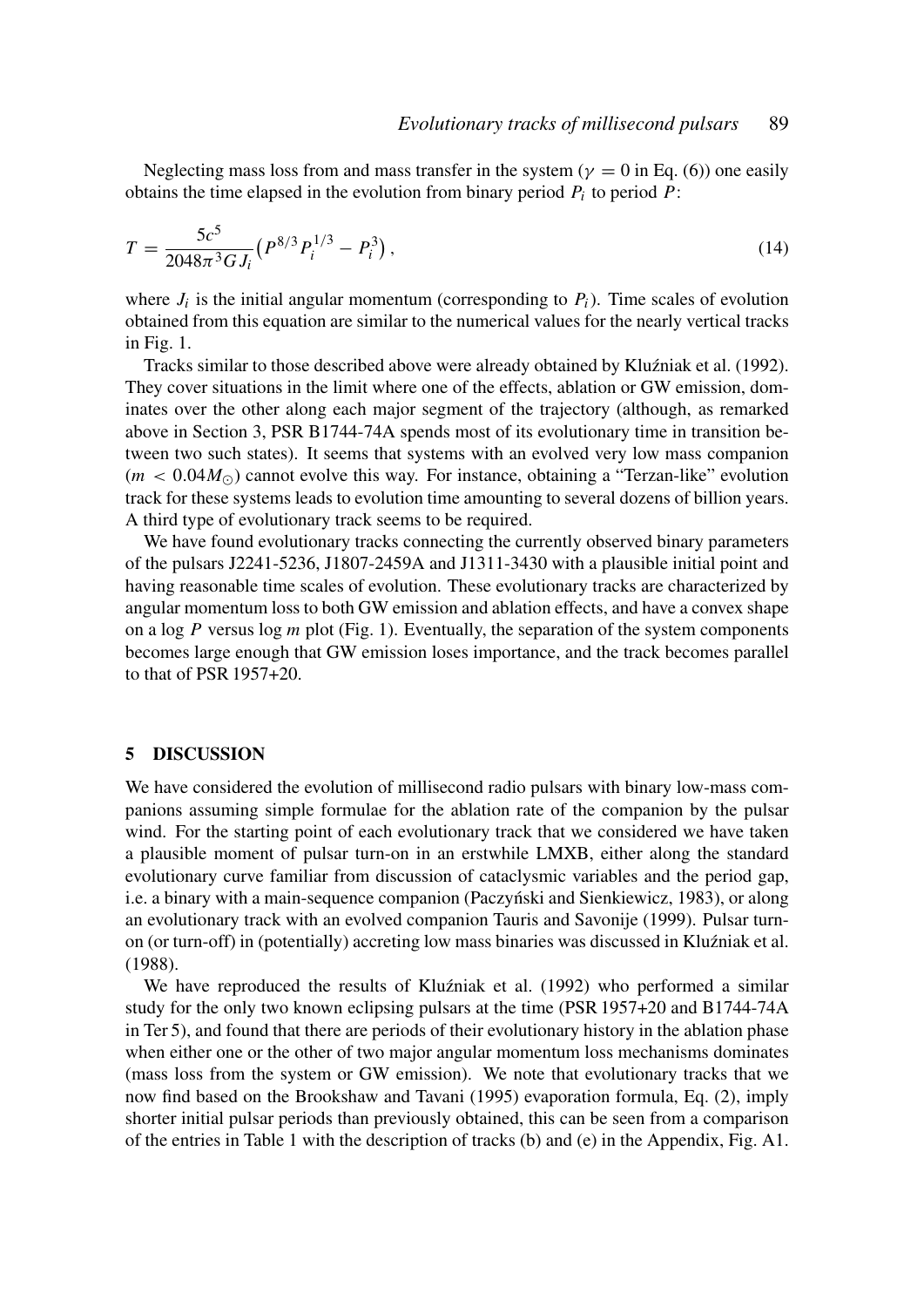# 90 *F. Ficek, M. Rutkowski and W. Klu´zniak*

We find that we are able to reproduce the current positions of typical millisecond radio pulsars with a low mass binary companion, typically this involves an ablation phase lasting several hundred years. However, we find that for the majority of the black widow pulsars known today the relative importance of the two considered angular momentum loss mechanisms is comparable in their evolutionary history, i.e. unlike in the case of PSR 1957+20 and B1744-74A, neither GW emission nor mass loss dominates the other over major portions of the evolutionary track in the period-mass diagram (Fig. 1).

We confirm the conclusion of Kluźniak et al. (1992), who predicted that some ms pulsars may become accreting LMXBs at the end of their evolution. Two of the tracks presented in this paper end very close to the line of Roche-lobe contact, in the current position of PSR J1807-2459A and PSR J1311-3430. These two pulsars seem to be close to the end of a  $5 \times 10^8$  y ablation phase.

We note that detailed binary evolutionary calculations, which included an ablation phase similar to the model considered here were presented recently in Chen et al. (2013).

#### ACKNOWLEDGEMENTS

We thank Dr. Thomas Tauris, as well as the anonymous referee, for many detailed comments on the manuscript. This work was supported in part by NCN grant 2013/08/A/ST9/ 00795.

#### REFERENCES

- Alpar, M. A., Cheng, A. F., Ruderman, M. A. and Shaham, J. (1982), A new class of radio pulsars, *Nature*, 300, pp. 728–730.
- ATNF Database (2014), http://www.atnf.csiro.au/research/pulsar/psrcat/.
- Bisnovatyi-Kogan, A. S. (1989), Two Generations of Low-Mass X-Binaries and Recycled Radio Pulsars, *Astrofizika*, 31, p. 567.
- Brookshaw, L. and Tavani, M. (1995), Outflow Hydrodynamics of Eclipsing Pulsar Binaries, *ASP Conference Series*, 72, pp. 244–252.
- Chen, H.-L., Chen, X., Tauris, T. M. and Han, Z. (2013), Formation of Black Widows and Redbacks– Two Distinct Populations of Eclipsing Binary Millisecond Pulsars, *Astrophys. J.*, 775, 27, arXiv: 1308.4107.
- Ergma, E. V. and Fedorova, A. V. (1991), An 11-ms pulsar in the globular cluster TER 5 A possible test for determination of the progenitor of millisecond pulsars, *Pisma v Astronomicheskii Zhurnal*, 17, pp. 433–439.
- Hamada, T. and Salpeter, E. (1961), Models for Zero-Temperature Stars, *Astrophys. J.*, 134, pp. 683– 698.
- Klu´zniak, W., Czerny, M. and Ray, A. (1992), From Milisecond Pulsars to X-Ray Binaries, *NATO Advanced Research Workshop on X-Ray Binaries and the Formation of Binary and Millisecond Radio Pulsars*, pp. 425–436.
- Kluźniak, W., Ruderman, M., Shaham, J. and Tavani, M. (1988), Nature and evolution of the eclipsing millisecond binary pulsar PSR1957 + 20, *Nature*, 334, pp. 225–227.
- Manchester, R. N., Hobbs, G. B., Teoh, A. and Hobbs, M. (2005), The Australia Telescope National Facility Pulsar Catalogue, *Astronom. J.*, 129, pp. 1993–2006, arXiv: astro-ph/0412641.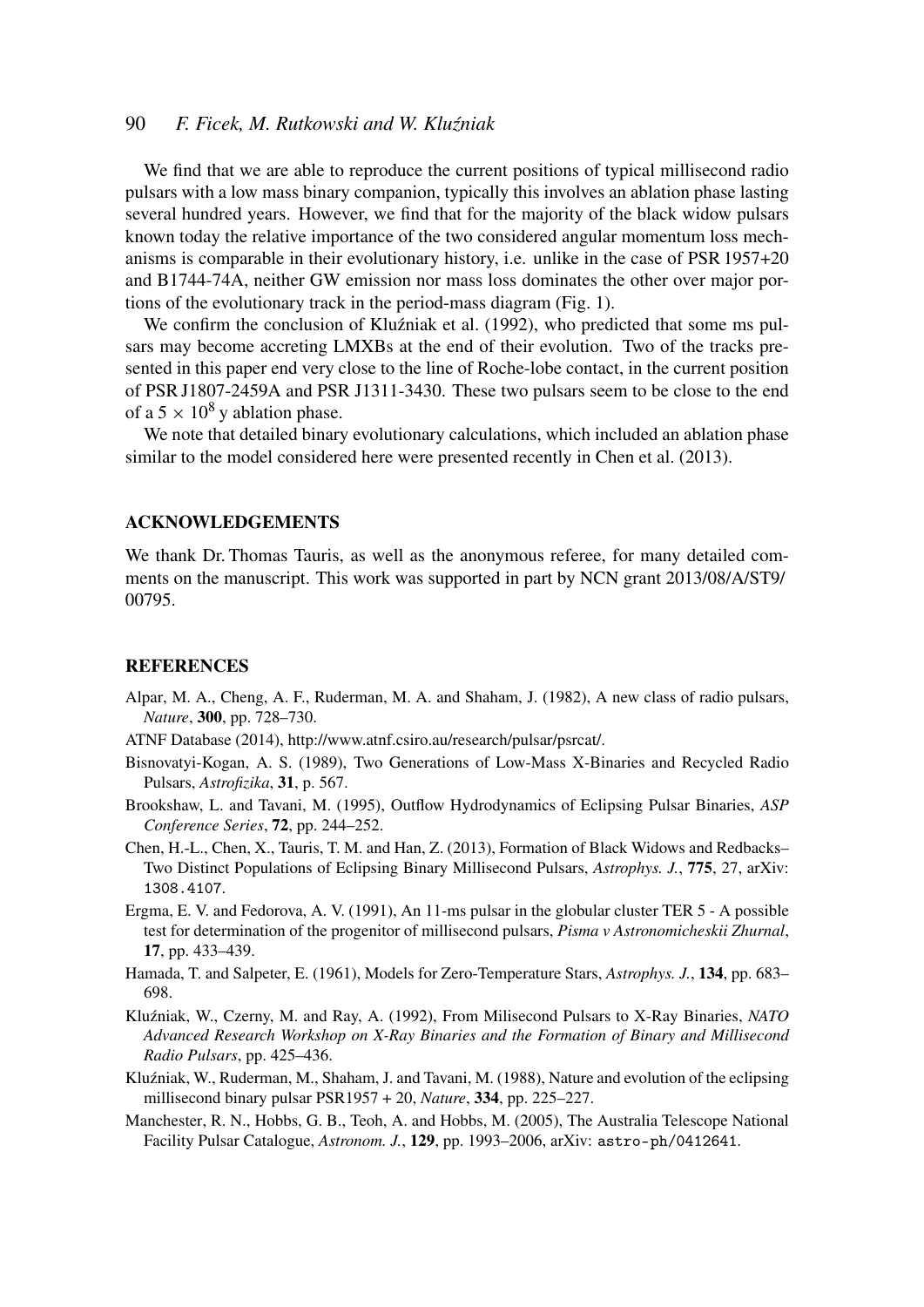- Paczyński, B. and Sienkiewicz, R. (1983), The minimum period and the gap in periods of cataclysmic binaries, *Astrophys. J.*, 268, pp. 825–831.
- Radhakrishnan, V. and Srinivasan, G. (1982), On the origin of the recently discovered ultra-rapid pulsar, *Current Science*, 51, pp. 1096–1099.
- Roberts, M. S. E., Mclaughlin, M. A., Gentile, P., Aliu, E., Hessels, J. W. T., Ransom, S. M. and Ray, P. S. (2014), Intrabinary shock emission from "black widows" and "redbacks", *Astronom. Nachr.*, 335, pp. 313–317, arXiv: 1402.5507.
- Shapiro, S. and Teukolsky, S. (1983), *Black Holes, White Dwarfs and Neutron Stars: The Physics of Compact Objects*, Wiley, Weinheim.
- Tauris, T. and Savonije, G. (1999), Formation of millisecond pulsars, *Astronomy and Astrophysics*, 350, pp. 928–944.